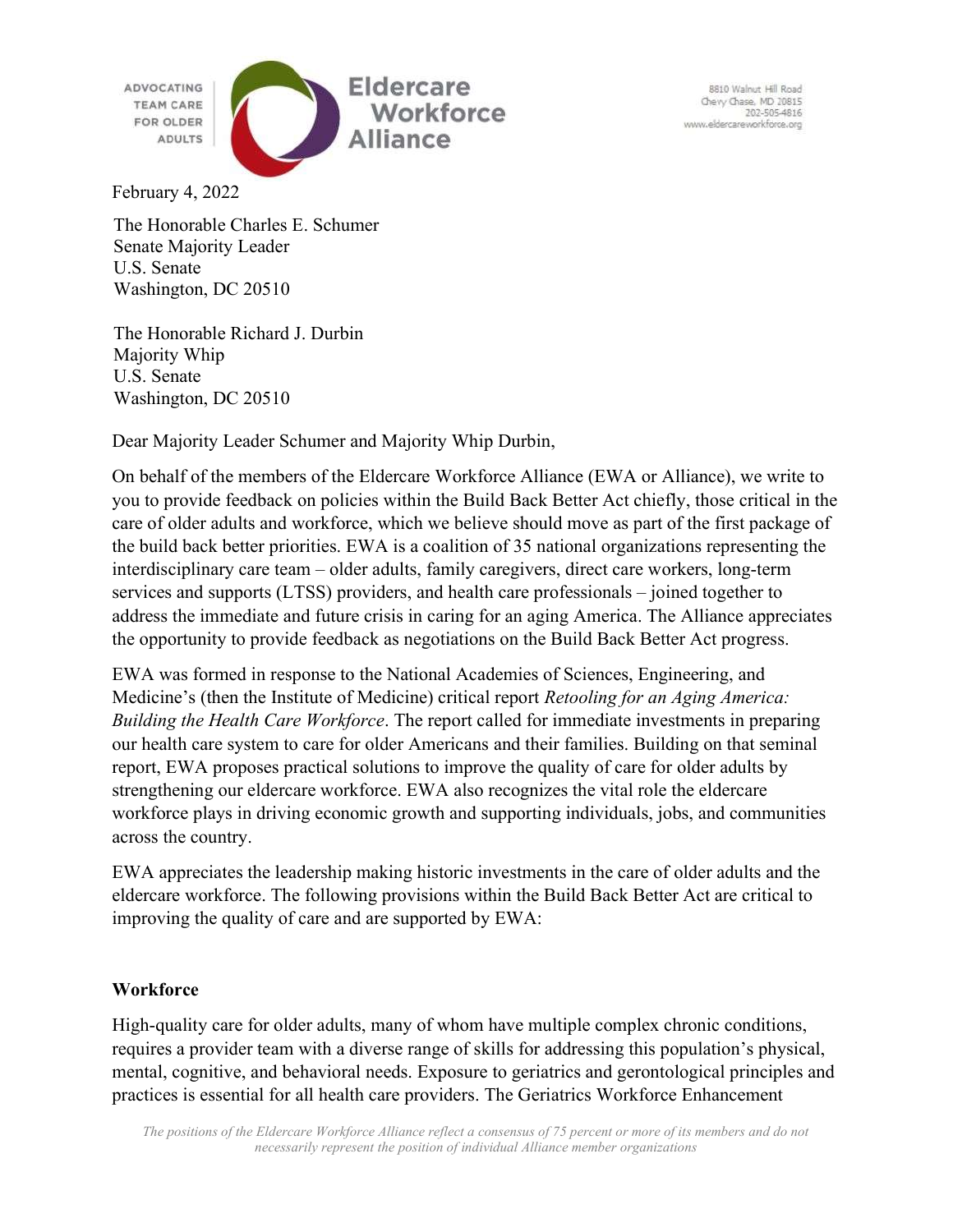Program (GWEP) and Geriatrics Academic Career Awards (GACA), administered by the Health Resources and Services Administration, are the only federal programs that train in geriatrics principles. Currently, GWEPs are found in 35 states and two territories and GACAs are in 16 states. This training infrastructure improves the quality of care delivered to older adults in their communities. However, this program has long been underfunded. To close geographic and demographic gaps in geriatrics workforce training and to achieve the goal of expanding access to high-quality home care for older Americans, laid out in the Build Back Better framework, increased funding (at \$84 million) for these programs must be included in the package.

Recruitment and retention among the direct care workforce can be bolstered through policy reforms that improve wages and benefits, training, data collection, public financing, and the overall value of these workers to the health care system and the economy. The Build Back Better Act package should also include critical policy reforms to lift up this workforce, including:

- increased provider payment rates that are passed through to this workforce as part of the \$150 billion to expand HCBS services to older adults and people with disabilities;
- the \$1.48 billion in grants to improve recruitment, education, training retention, and career advancement;
- the \$1.7 billion to address staffing shortages in long-term care facilities through Nursing Home Worker Training Grants;
- training and supportive services to low-income individuals for occupation in the healthcare fields experiencing shortages is advanced by the \$425 million to expand the Health Profession Opportunity Grant (HPOG);
- the Older Americans Act (OAA) Title III B Home & Community-Based Supportive Services allows the aging network to support this workforce through this \$655 million program.

## Caregiving

Family caregivers are the backbone of our long-term care system for older Americans. Yet, they are often marginalized or ignored in the delivery of health care and long-term services and supports. The National Family Caregiver Support Program (NFCSP) provides a range of support services to family and other unpaid caregivers annually, including counseling, respite care, training, and assistance with locating services that assist family and informal caregivers in caring for their loved ones at home for as long as possible. Build Back Better includes \$150 million for NFCSP services and should be maintained in the first package.

Family caregivers spend on average over \$7,200 annually on caregiving expenses. It is vital that the family caregiver tax credit passed by the Ways and Means Committee, consistent with the Credit for Caring Act, be included in the final budget reconciliation package.

## Caring For Older Adults

COVID-19 has made even more urgent the need for home and community-based services (HCBS), which are less expensive than nursing homes, keep families together, and are strongly preferred by older adults. Yet, Medicaid coverage of HCBS is still optional for states, whereas